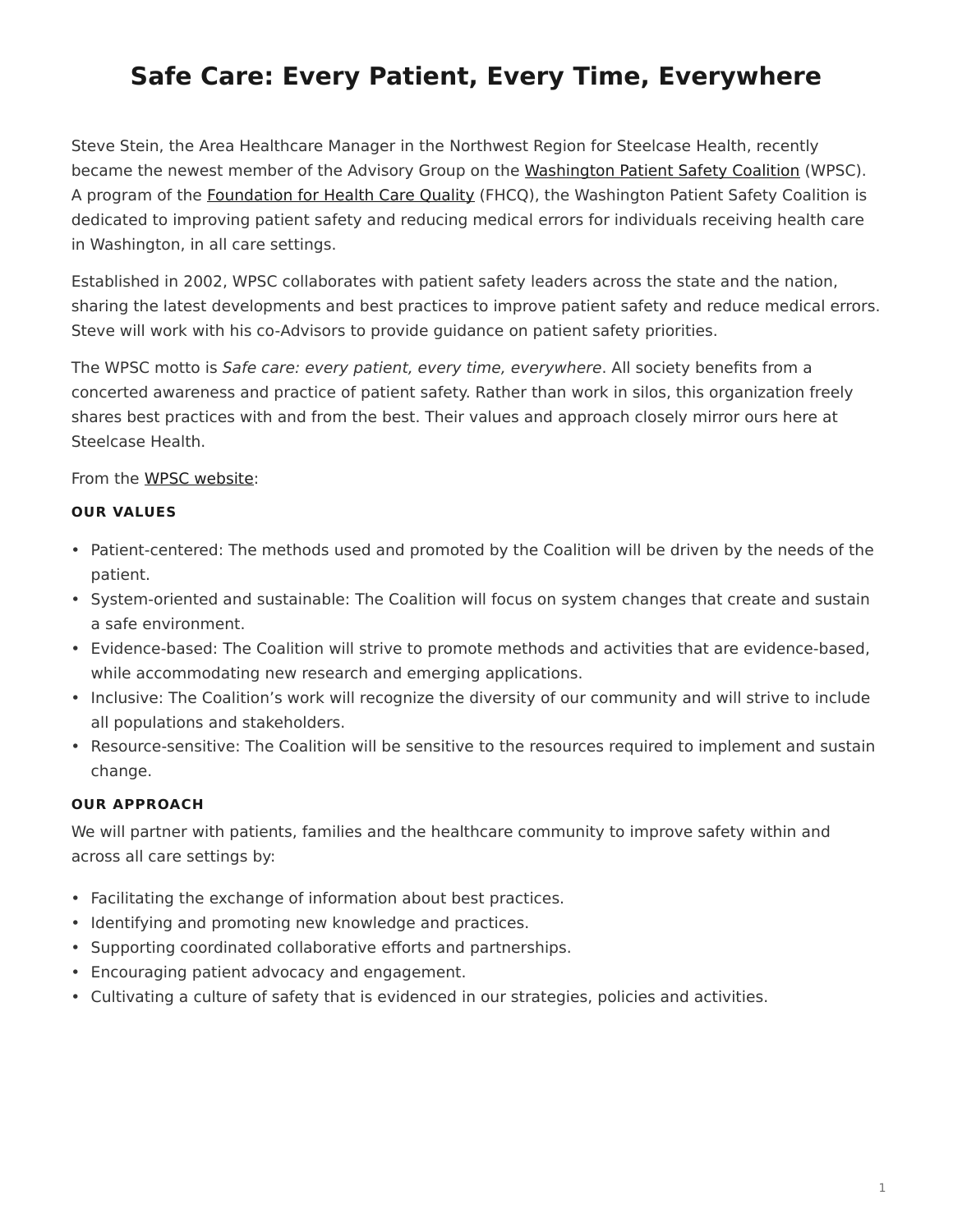#### **WITH SUCH A PARALLEL IN VALUES AND APPROACH, STEVE FURTHER EXPLAINED HOW THIS RELATED TO HIS ROLE, STEELCASE HEALTH, AND PATIENT SAFETY. HOW DOES THIS CONNECT WITH YOUR ROLE AT STEELCASE HEALTH?**

Steve: "As a Steelcase Health Area Healthcare Manager, my role is primarily to share our research, insights, applications and solutions. The values and approach taken by the WPSC compliments and further strengthens and differentiates our message and value to the Healthcare vertical market. Continually exchanging ideas with leading organizations hopefully makes me better, makes the company better and ultimately makes the patient experience better."

## **HOW DOES STEELCASE HEALTH FARE WHEN IT COMES TO LOOKING AT PATIENT SAFETY? ANY PRODUCTS STAND OUT?**

Steve: "Our brand's commitment to Connected Care and to humanizing the healthcare experience is paramount to any discussion regarding patient safety. The research illustrated in our [Time For Change](https://www.steelcase.com/resources/documents/steelcase-health-time-change-insights-applications-guide/) [Insights and Applications Guide](https://www.steelcase.com/resources/documents/steelcase-health-time-change-insights-applications-guide/) highlights in particular our Empath recliner (with a focus on clinician and patient wellness and safety) and the Regard seating line (transition moments that revolutionize an important part of the patient's journey to wellness).

As important as any single product is our approach: Observations leading into Opportunities to develop Key Insights and Design Principles that turn into Applications. Every product we develop comes from this approach. It is my favorite "product" to sell!"

## **WHAT ARE SOME EASY WAYS TO REDUCE ERRORS AND KEEP PATIENTS SAFE?**

Steve: "Besides legislation that commands attention to this issue at the C-Suite level, safe patient handling and the reduction of medical errors starts with the power of One. Being educated about your role as a provider; adhering to proper technique; continuous training, etc, is surely important, but even more important is taking care of yourself.

Having the right amount of sleep, exercise, stress level and simple enjoyment of life will directly result in better outcomes –this means every one of us: patients, providers and family members; because we are all on a lifelong wellness journey together."

| +About Steelcase |  |
|------------------|--|
| +Customer Care   |  |
| +Legal Notices   |  |
| +Connect With Us |  |
| +Contact Us      |  |